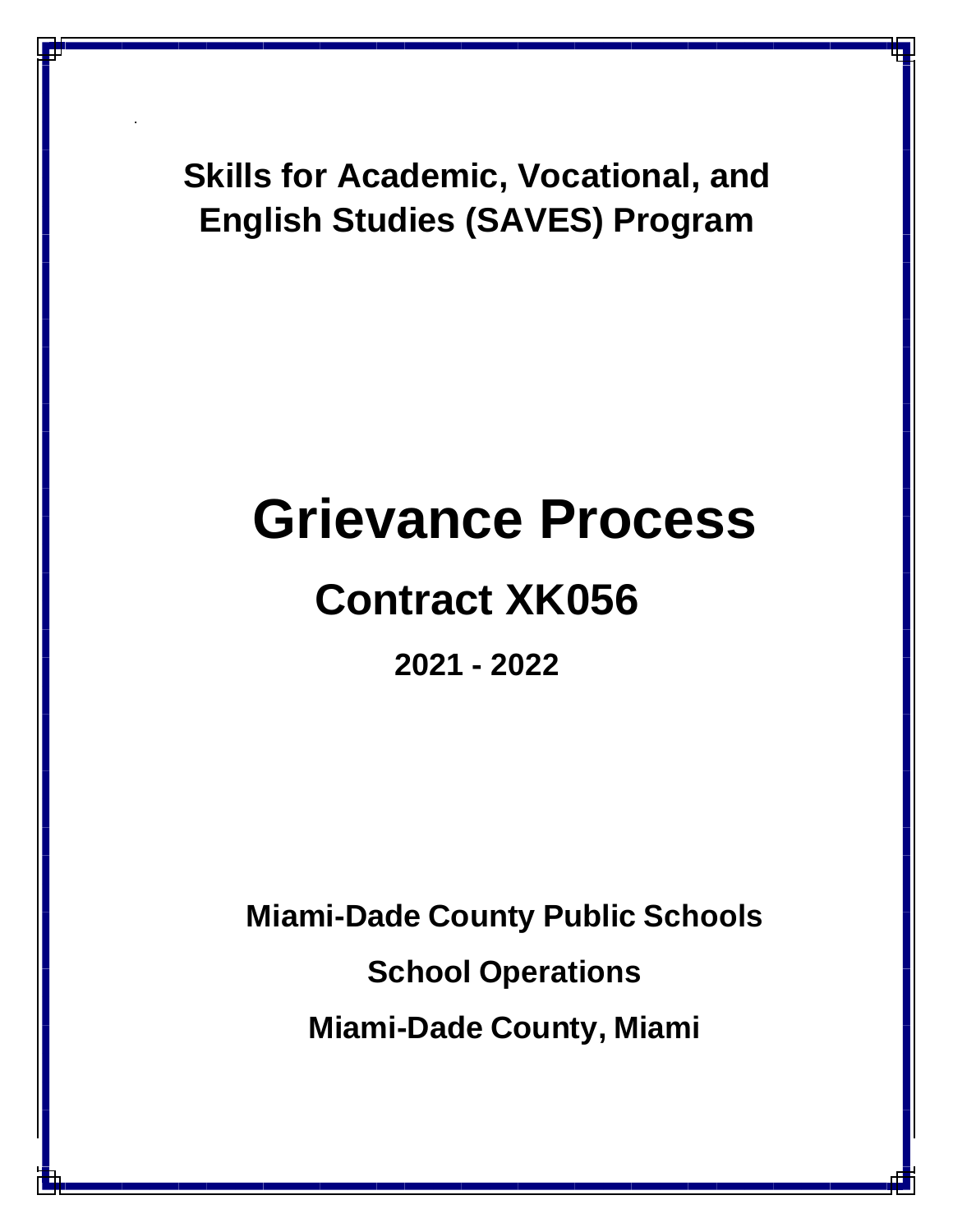### **Miami-Dade County Public Schools Skills for Academic, Vocational and English Studies SAVES**

#### **Grievance Process Contract XK056**

The Skills for Academic, Vocational and English Studies (SAVES) Program has established a system through which applicants for services and current clients, including deaf or hard-ofhearing applicants and clients may present grievances about the operation/services requested/offered by the SAVES program for Contract XK056 from August 13, 2021 to August 12, 2024. These procedures address the clients' due process rights and any substantive issues sought to be raised by an applicant or a client, including deaf or hard-of-hearing applicants or clients. SAVES has established a method to advise its clients of how to invoke these procedures, which includes written communication, publication on the SAVES website, and explanation of the grievance procedure during application for services and current client orientations. All SAVES clients are given and explained the Request for Customer or Companion who is Deaf or Hard-of-Hearing for Free Assistance, Form CF 763, July 2013, to provide an opportunity for deaf or hard-of-hearing students to request a free interpreter or any other communication assistance. In addition, all SAVES clients are provided information to access Language Line Solutions to contact an interpreter, when needed, in a language not available at the school. This information is also shared with all SAVES employees who will implement these procedures.

#### **Definitions**

Complaint Procedures Philosophical Basis. A formal complaint is a situation occurring in the course of the school's operation that causes a student to consider herself/himself aggrieved.

Grievance is a formal allegation by an applicant for services and current client that there has been a violation, misinterpretation, or misapplication of any policies/procedures regarding the SAVES program as established in Contract XK056 from August 13, 2021, to August 12, 2024.

Aggrieved Student. A prospective student or a student who is/was enrolled in any of SAVES courses offered at any of the 14 SAVES schools or voucher schools.

Days as referred to in the limits herein shall mean working days.

Students refer to applicants and clients, including those that are deaf or hard-of-hearing.

#### **Students' Rights**

- 1. Students have the right to a standard procedure for the resolution of formal complaints through a process which includes appropriate lines of communication. The process should also include adherence to a timeline, and a method of appeal.
- 2. Students have the right to participate in the formulation of formal complaint procedures through their Student Government Association or as an individual.
- 3. Students have the right to expect that discrimination and formal complaints will be resolved in an expeditious, orderly, and equitable manner.

4. Formal complaint procedures for students apply to those situations in which students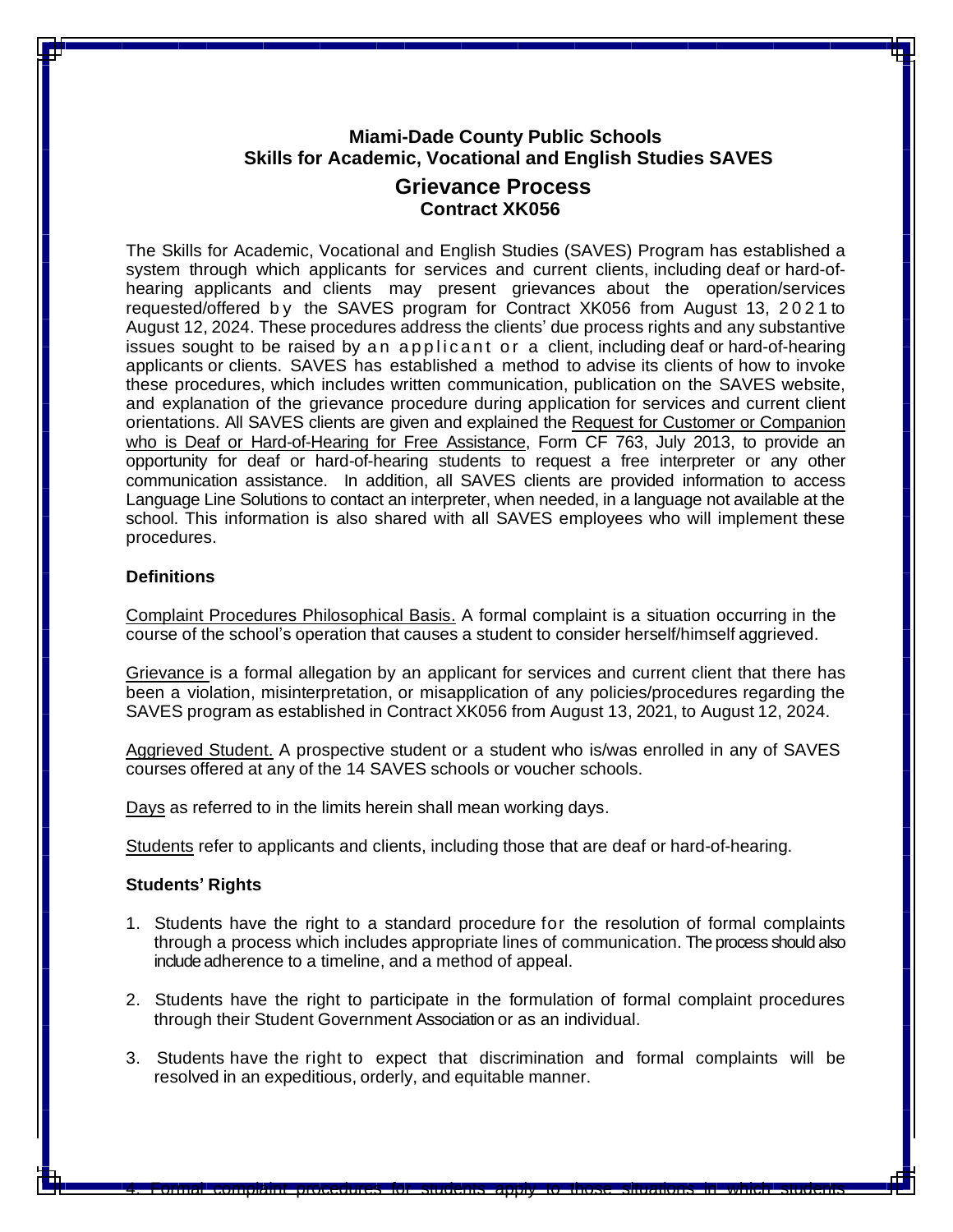believe themselves to be victims of discrimination based on gender, race, color, legal status, origin, political beliefs, marital status, age, sexual orientation, social and family background, linguistic preference, or disability. These formal complaint procedures also apply in situations in which students believe themselves to be victims of harassment, including sexual harassment.

#### **Student Responsibilities**

- 1. Students have the responsibility of discussing their complaints informally with the persons involved prior to invoking the formal complaint procedures unless they feel they are unable to resolve the grievance at the school level.
- 2. Students have the responsibility of stating the formal complaints clearly, for following established procedures for resolving the formal complaints, for accepting the decisions rendered and for filing timely appeals.

#### **Grievance Process**

#### Purpose

It is recognized that complaints and grievances may arise as applicants and clients participate in the SAVES program. It is the intention of the SAVES district staff that these grievances and complaints be settled in an orderly, prompt, and equitable manner so that the quality of services may be maintained, and the morale of applicants and clients are not impaired. Every effort will be made by SAVES staff to settle the complaints and grievances at the lowest level. The initiation of a complaint or a grievance, by an applicant or client will not adversely affect his/her opportunities with the program. No reprisals of any kind will be made against any participant in a grievance procedure by reason of such participation. All documents, communications, and records dealing with the processing of a grievance, shall be filed separately from the student folder.

#### Implementation

The following are the mechanisms for the expression and resolution of formal complaints that SAVES schools have in place.

#### STEP I

- 1. The grievance shall be filed within 10 days of the alleged violation, misinterpretation, or misapplication of policies/procedures set forth in Contract XK056.
- 2. The grievance shall be filed, in writing, stating the specific policy/procedure alleged to have been violated, misinterpreted, or misapplied to the supervising administrator of the SAVES school of the aggrieved student.
- 3. The supervising administrator shall note the date of receipt of the grievance and shall seek to meet with the student at a mutually-agreeable time within five days of receipt of the grievance.
- 4. Within five days of the meeting, the supervising administrator shall render a decision and shall immediately communicate that decision, in writing, to the aggrieved student.